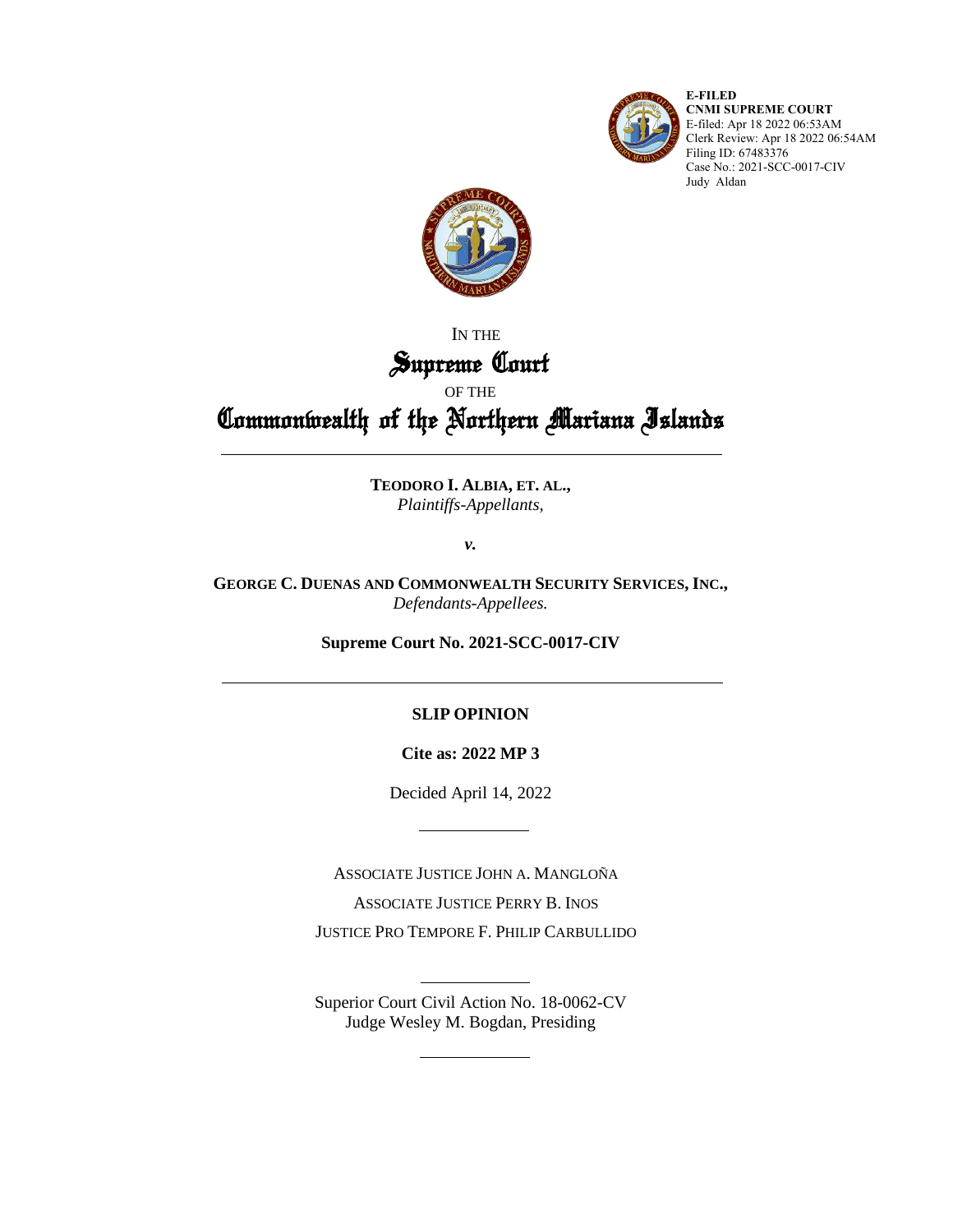#### MANGLOÑA, J.:

¶ 1 Plaintiffs-Appellants Teodoro I. Albia, et. al. ("Albia"), appeal the trial court's order which denied their motion for substitution of parties and dismissed this case for being outside the statute of limitations. We REVERSE in part, AFFIRM in part, and REMAND for proceedings consistent with this opinion.

#### **I. FACTS AND PROCEDURAL HISTORY**

- ¶ 2 In 1996, the United States District Court for the Northern Mariana Islands issued a \$373,384.44 judgment for unpaid wages and liquidated damages in favor of Albia and ten other plaintiffs against their employer, Commonwealth Security Services and George C. Duenas. That judgment, however, remained unpaid for over twenty years, even until Duenas' death in 2017.
- ¶ 3 After Duenas passed away, Albia filed the 1996 judgment with the NMI Superior Court and moved for a writ of execution ordering enforcement of the balance. Before obtaining a ruling, Albia filed a separate probate action for Duenas' estate, in which he claims to be due the 1996 judgment as an estate creditor. The Superior Court denied Albia's motion for a writ of execution, noting failure to provide proof of service, which would have been impossible given Duenas' death. Albia then moved to substitute the estate of Duenas as defendant in lieu of Duenas himself. The Superior Court also denied that motion and dismissed the case for being outside the statute of limitations. This appeal followed.

#### **II. JURISDICTION**

¶ 4 We have appellate jurisdiction over final judgments and orders of the Commonwealth Superior Court. NMI CONST. art. IV, § 3.

#### **III. STANDARDS OF REVIEW**

¶ 5 This appeal raises two issues. The first is whether the Superior Court erred in holding that the twenty-year statute of limitations found in  $7 \text{ CMC } \frac{8}{2} 502(a)(1)$ required it to dismiss the case. The second issue is whether the Superior Court erred in denying Albia's Motion for Substitution. Both issues present questions of law subject to review de novo. *See New Shintani Corp. v. Quitugua*, 2011 MP 9 ¶ 8; *Gov't of Guam v*. *O'Keefe*, 2018 Guam 4 ¶ 10; *Ishimatsu v. Royal Crown Ins. Corp.*, 2012 MP 17 ¶ 27.

#### **IV. DISCUSSION**

¶ 6 The first issue is whether this case constitutes an "action upon a judgment" barred by the twenty-year statute of limitations. 7 CMC  $\S 2502(a)(1)$ . The statute provides in relevant part:

- (a) The following actions shall be commenced only within 20 years after the cause of action accrues:
	- (1) Actions upon a judgment.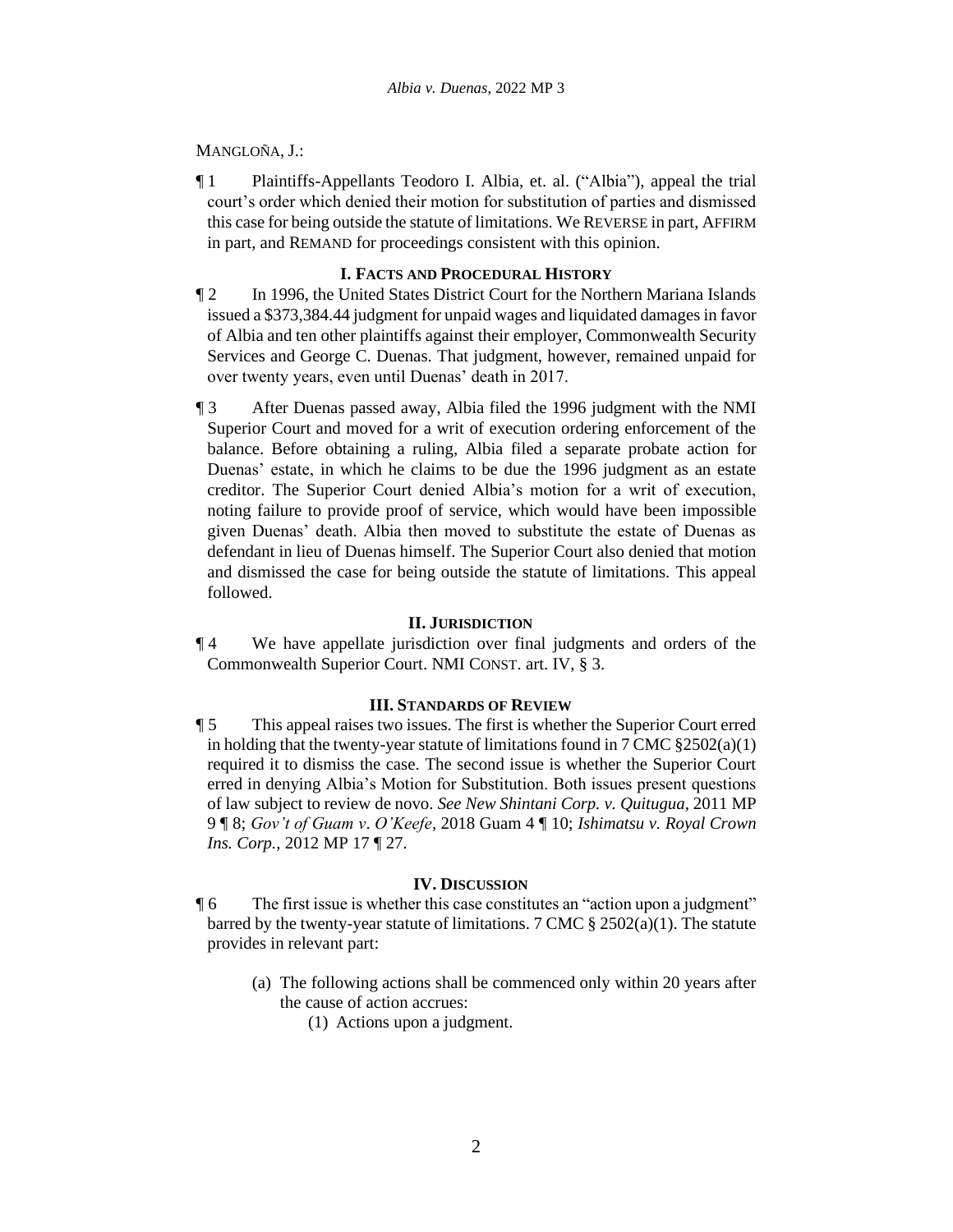- $\P$  7 This appeal requires us to determine the meaning of Section 2502(a)(1). The primary basis for statutory interpretation is the plain language of the statute itself. *Office of the Pub. Auditor v. GPPC, Inc.*, 2021 MP 13 ¶ 15. However, if the meaning is unclear, our objective is to ascertain and give effect to the intent of the legislature. *Id.* Moreover, statutory language should be construed to be consistent with the common law; words that have a well-defined meaning at common law are presumed to have the same meaning in statutes dealing with similar subject matter. *Moser v. State*, 544 P.2d 424, 426 (Nev. 1975); *Harvey v. Care Initiatives, Inc.*, 634 N.W.2d 681, 685 (Iowa 2001). Finally, statutes are to be interpreted *in pari materia*, whereby the meaning and application of specific statutory language is determined by looking to statutes which relate to the same person or thing and which have a purpose similar to that of the statute being construed. *Commonwealth v. Camacho*, 2002 MP 14 ¶ 21 n.6.
- ¶ 8 Here, the statute does not contain a definition of the term "action" and no prior opinion of this Court has interpreted this provision. However, Section  $2502(a)(1)$  is far from the only provision in the Commonwealth Code dealing with legal proceedings to enforce pre-existing judgments. In 1994, the legislature adopted the Uniform Enforcement of Foreign Judgments Act ("Uniform Act"), a model law approved by the American Bar Association and the National Conference of Commissioners on Uniform State Laws in 1964. *See* 7 CMC § 4401. 1
- ¶ 9 The Uniform Act permits a person who holds a judgment from a court of the United States or any other court entitled to full faith and credit to pursue enforcement in our judicial system. Under this Act, the judgment holder must file a copy of the foreign judgment with the Superior Court and provide an affidavit setting forth the name and last known post office address of the judgment debtor and creditor. 7 CMC §§ 4403–4404. The judgment is then treated as having the same effect and as being subject to the same procedures and defenses as a judgment of the NMI courts.
- ¶ 10 The Uniform Act specifically states that judgment holders need not bring an "action" to enforce judgments; instead, compliance with its provisions will enable a court to rule on enforcement of a foreign judgment. The Act provides that "[t]he right of a judgment creditor to bring an action to enforce its judgment *instead of* proceeding under this chapter remains unimpaired." 7 CMC § 4407 (emphasis added). While it does not define the term "action," Section 4407 means that holders of foreign judgments have multiple options under NMI law to enforce those judgments. A judgment holder may *either* seek a judicial decree by acting on the

<sup>1</sup> As of April 2022, the Uniform Enforcement of Foreign Judgments Act has been adopted by 48 states. *1964 Enforcement of Foreign Judgments Act*, UNIF. L.COMM'N, [https://www.uniformlaws.org/committees/community](https://www.uniformlaws.org/committees/community-home?CommunityKey=e70884d0-db03-414d-b19a-f617bf3e25a3)[home?CommunityKey=e70884d0-db03-414d-b19a-f617bf3e25a3](https://www.uniformlaws.org/committees/community-home?CommunityKey=e70884d0-db03-414d-b19a-f617bf3e25a3) (last visited Apr. 5, 2022).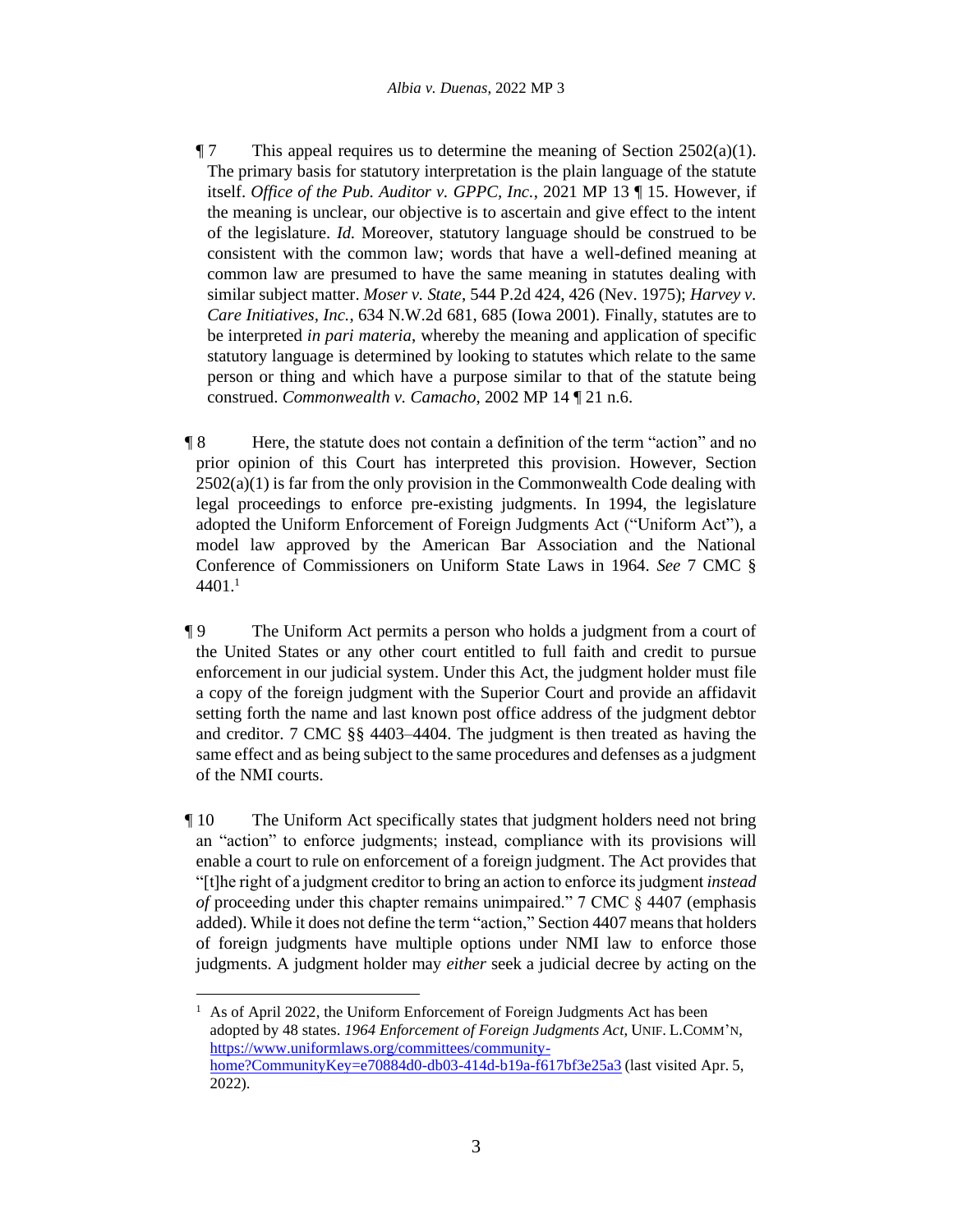notice and filing provisions of the Uniform Act *or* by bringing an "action" seeking enforcement. Thus, pursuing enforcement only under the Uniform Act does not constitute an "action" on a judgment. 7 CMC §§ 4401–4408.

- ¶ 11 Here, Albia pursued enforcement of the 1996 Judgment under the Uniform Act. Albia began proceedings by filing a copy of the judgment, as required by statute. 7 CMC § 4403. Since Albia sought enforcement solely under the procedures of the Uniform Act, this case does not constitute an "action" on the 1996 Judgment.
- ¶ 12 Under the principle of *in pari materia*, we conclude that the term "action" has the same meaning in 7 CMC § 2502(a)(1) as in 7 CMC § 4407. Therefore, since this case is not an "action" on a judgment, it does not fall within the twentyyear limitations period.
- ¶ 13 Our conclusion parallels that taken by most states and follows common law practice. Many states have statutes that, like 7 CMC  $\S$  2502(a)(1), establish time limitations on "actions" brought to enforce judgments. The vast majority of state supreme courts have held that the limitations period is not triggered when a judgment holder only moves for execution or files a foreign judgment with the state court. *Morrissey v. Morrissey*, 713 A.2d 614, 619 n.13 (Pa. 1998).
- $\P$  14 For instance, Alaska Statute  $\S$  09.10.040(a) states "[a] person may not bring an action upon a judgment or decree of a court of the United States . . . unless the action is commenced within 10 years." The Alaska Supreme Court has held this provision governs "only proceedings commenced by the filing of a complaint." *State ex rel. Inman v. Dean*, 902 P.2d 1321, 1323 (Alaska 1995). Critically, the court also held that executions on judgments are not "actions" for the statute of limitations. *Id.* at 1324.
- ¶ 15 Likewise, Pennsylvania law provides: "the following actions and proceedings must be commenced within four years . . . (5) *An action upon a judgment* or decree of any court of the United States or of any state." 42 Pa. C.S. § 5525 (emphasis added). The Pennsylvania Supreme Court has noted the distinction between proceedings to enforce a judgment and actions upon a judgment, concluding that enforcement proceedings are not subject to the fouryear statute of limitations. *Morrissey*,713 A.2d at 619. *Morrissey* states that "[t]he fundamental distinction between actions upon judgments and enforcement proceedings is recognized in a majority of jurisdictions." *Id.* at n.13.
- ¶ 16 New Hampshire adopts the same approach. Section 508:5 of the New Hampshire Revised Statutes provides: "[a]ctions of debt upon judgments . . . may be brought within 20 years after the cause of action accrued, and not afterward." Interpreting this language, the New Hampshire Supreme Court has explicitly held that a writ of execution does not constitute an action of debt upon a judgment.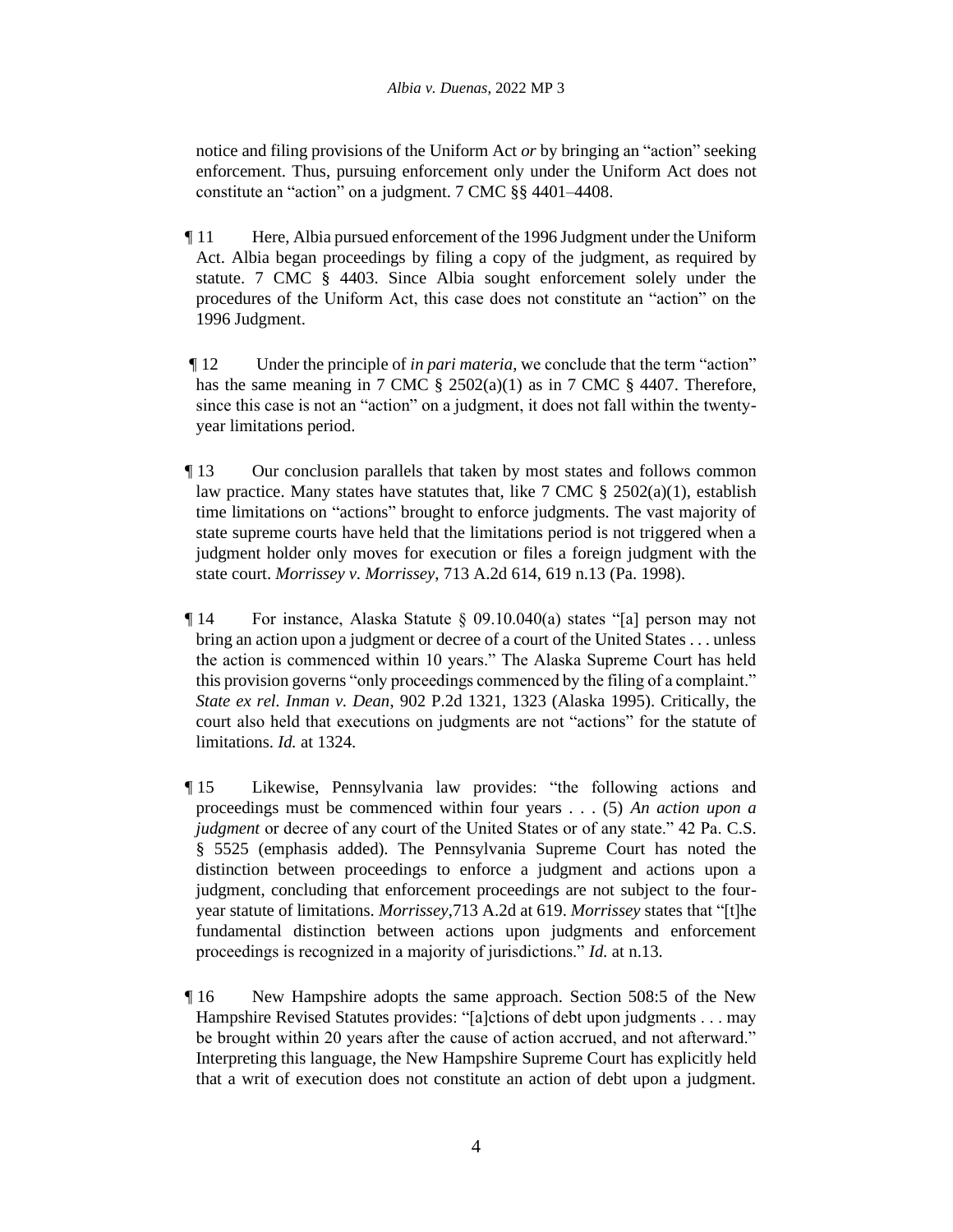*McBurney v. Shaw*, 804 A.2 467, 469-71(N. H. 2002) ("Execution and the process of levy is not an action of debt upon a judgment . . . [w]e reject the plaintiff's argument that an execution lien is governed by the limitation period for actions of debt upon a judgment. As we have explained, there is a difference between an action of debt upon a judgment and a writ of execution.") (internal citations omitted).

- ¶ 17 Even California, which has not adopted the Uniform Act, also draws the same distinction between enforcement proceedings and actions on judgments. The California Code provides that "an action upon a judgment or decree of any court of the United States or of any state within the United States" must be brought "[w]ithin 10 years." Cal. Code Civ. Proc. § 337.5. A separate statutory provision states that "upon the expiration of 10 years after the date of entry of a money judgment or a judgment for possession or sale of property . . . [a]ll enforcement procedures pursuant to the judgment or to a writ or order issued pursuant to the judgment shall cease." Cal. Code Civ. Proc. § 683.020. The California Court of Appeals, when ruling on these provisions, has held that they evince a clear distinction between actions on judgments and other enforcement proceedings, such as writs. In *Green v. Ziss*, the court held that "upon the expiration of 10 years after the date of entry of a money judgment . . . the judgment may not be enforced. The judgment creditor may [however] be able to bring an action on the judgment." *Green v. Ziss*, 7 Cal. Rptr. 2d 406, 407-08(Cal. App. 1992).
- ¶ 18 Finally, a Vermont statute provides: "[a]ctions on judgments and actions for the renewal or revival of judgments shall be brought by filing a new and independent action on the judgment within eight years after the rendition of the judgment, and not after." 12 V.S.A. § 506. The highest court of Vermont has held that a writ of execution does not fall under this statute of limitations. *See Koerber v. Middlesex College*, 383 A.2d 1054, 1055 (Vt. 1978) ("a civil action on a judgment [is] a new and independent action, and not merely a means of enforcing a judgment, as is a writ of execution.").
- ¶ 19 The distinction between actions on judgments and proceedings to enforce judgments has longstanding historical roots. At common law, every judgment granted to creditors two distinct rights of recovery. *See id.*; *see also* 47 Am. Jur. 2d Judgments § 722. The first right is for a *new and independent* cause of action; in other words, the creditor can bring a fresh lawsuit against the judgment debtor to recover on the judgment. 47 Am. Jur. 2d Judgments § 722. This independent action would then result in the entry of a new judgment. *Id.* The second right is for the creditor to move for execution of the initial judgment. *Id.* This is "inherent[ly] distinct" from an action on the judgment, since it is not an original cause of action. *Id.* We hold that an "action" on a judgment is the first right; it lies only where the judgment holder commences a civil action in the Superior Court by filing a complaint that names the judgment debtor as the defendant. *See* NMI R. CIV. P. 3 ("A civil action is commenced by filing a complaint with the Superior Court.").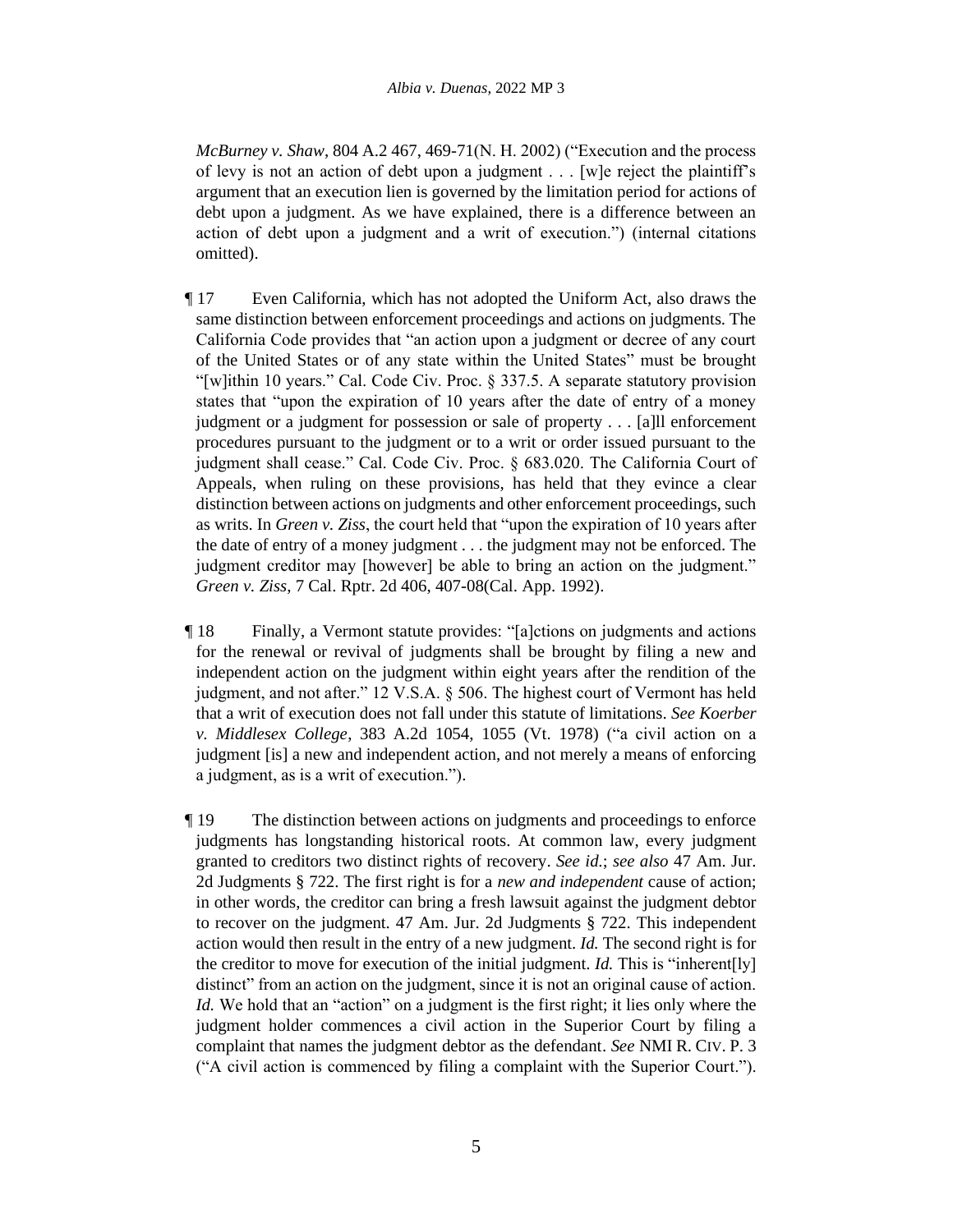The twenty-year statute of limitations in 7 CMC  $\S 2502(a)(1)$  applies to this new independent lawsuit to enforce the judgment. It does not apply when the creditor moves for execution of the initial judgment pursuant to the Uniform Act.

- ¶ 20 Since the Superior Court should not have dismissed this case under the statute of limitations, we must also decide whether Albia's Motion for Substitution of Parties under Rule  $25(a)(1)$  of the Rules of Civil Procedure was properly denied. Since the trial court's ruling rests on interpreting the language of that rule, review is de novo. *See Ishimatsu v. Royal Crown Ins. Corp.*, 2012 MP 17 ¶ 27.
- $\P$  21 Rule 25(a)(1) provides: "If a *party* dies and the claim is not extinguished, the court may order substitution of the proper party. A motion for substitution may be made by any party." (emphasis added). The rule contemplates a situation in which an active party to litigation passes away during the lawsuit. In such a situation, a party may move to substitute a new litigant to replace the deceased party. For substitution to be possible, however, that deceased party must have been made party to the lawsuit before death. To permit "substitution" of a party who predeceased the lawsuit defies the plain text of the rule.
- ¶ 22 Other jurisdictions, ruling on motions for substitution under rules functionally identical to NMI Rule 25(a)(1), have reached the same conclusion. In an Ohio case, *Greenberg v. Heyman-Silbiger*, guardians of the plaintiff sued for breach of contract the day after the plaintiff's death. *Greenberg v. Heyman-Silbiger*, 78 N.E.3d 912, 914 (Ohio Ct. App. 2017). The defendant argued that the guardians had no authority to commence an action on the plaintiff's behalf. *Id.* at 914–15. The guardians then moved to substitute the plaintiff's estate as the proper plaintiff under Ohio's Rule  $25(a)(1)$ , and the trial court denied the motion, reasoning that since the plaintiff was already deceased before filing the complaint, no party could be substituted out. *Id.* at 915–16 The guardians abandoned this argument on appeal, but the Ohio Court of Appeals effectively affirmed the trial court's ruling in dicta, noting that "the [guardians] cannot escape the fact that [plaintiff] was never a live party when the action was initiated, and therefore Civ. R. 25(A) cannot operate to allow substitution." *Id.* at 918.
- ¶ 23 Federal courts at the district and circuit levels have reached the same conclusion. *See, e.g.*, *Lacy v. Tyson*, No. 1:07-cv-00381-LJO-GSA-PC, 2012 U.S. Dist. LEXIS 134932, at \*4 (E.D. Cal. 2012) ("the substitution of parties cannot be ordered in conformance with Rule 25(a)(1) where the person for whom substitution is sought died prior to being named a party."); *Mizukami v. Buras*, 419 F.2d 1319 (5th Cir. 1969) (holding that rule allowing substitution for deceased party where claim is not extinguished by his death was not available to plaintiff in death suit where defendant predeceased filing of case); *Gabor v. Deshler*, No. 17-CV-01524- LHK, 2017 U.S. Dist. LEXIS 152263, at \*35 (N.D. Cal. 2017) ("Rule 25(a) does not apply where the defendant died before the action was filed."); *Hammond v. Fed. Bureau of Prisons*, 740 F. Supp. 2d 105, 109–10 (D.D.C. 2010) (dismissing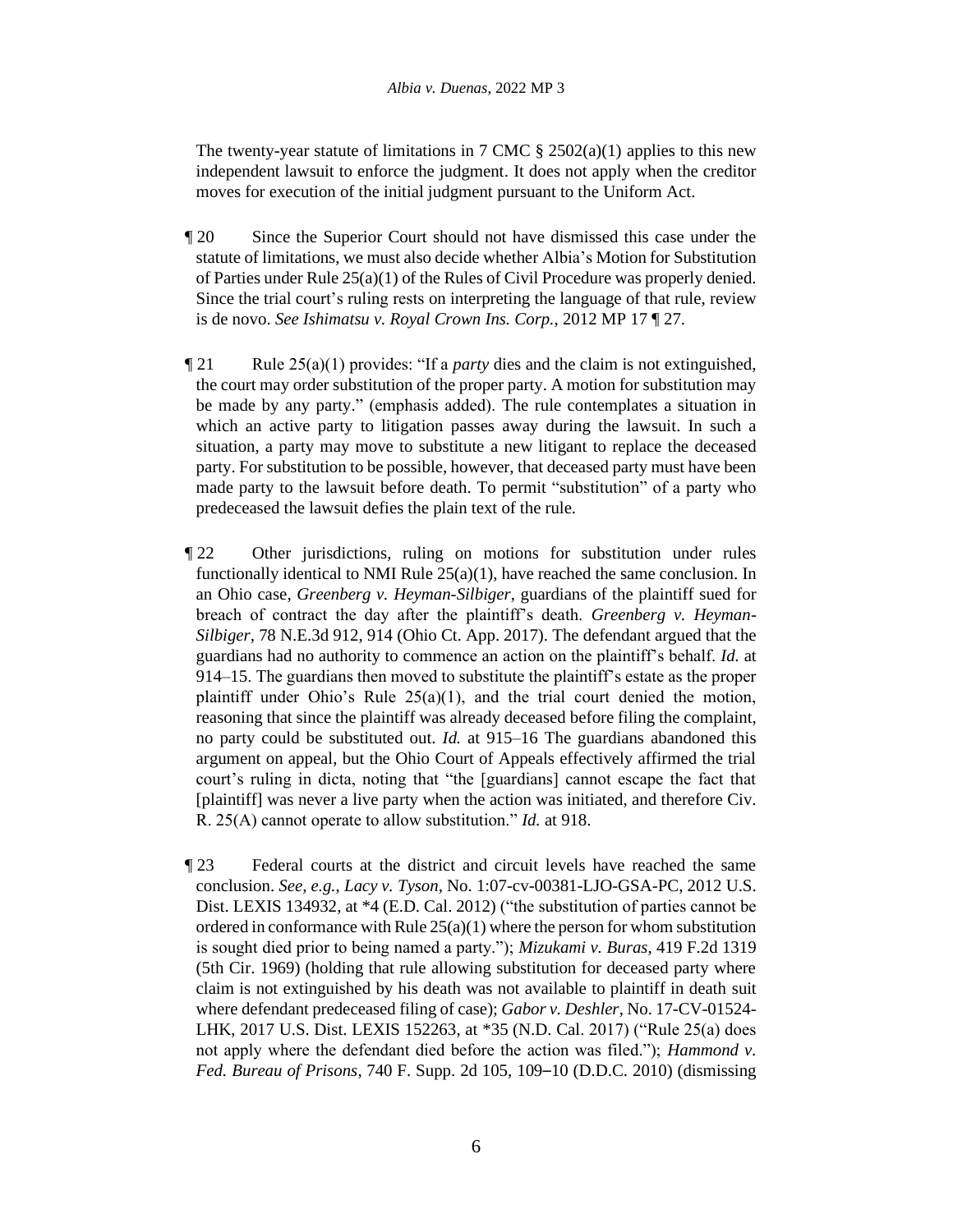with prejudice claims against defendant and noting that substitution under Rule  $25(a)(1)$  would not be possible because defendant died before being served with process).

- ¶ 24 We are not persuaded by Albia's argument that substitution should have been granted because Duenas was a party to the initial suit in the NMI District Court that culminated in the 1996 Judgment. Substitution under Rule  $25(a)(1)$ requires the death of a "party." While Duenas was a part of the lawsuit before the District Court, the rendering of a final judgment and the passage of time for an appeal terminated his status as a party to that case. Accordingly, when Duenas died in 2017, he was not a "party" to any case, and substitution would therefore be inappropriate.
- $\P$  25 Given the plain text of NMI Rule 25(a)(1) and the heavy weight of persuasive authority from other jurisdictions, we conclude that a motion for substitution of parties is futile and should be denied where the party for whom substitution is sought died before being named a party.

#### **V. CONCLUSION**

 $\degree$  126 We conclude that dismissal under 7 CMC  $\S$  2502(a)(1) was improper, but that Albia's Motion for Substitution was correctly denied. Thus, the ruling is AFFIRMED in part and REVERSED in part, and we REMAND the case for proceedings consistent with this opinion.

SO ORDERED this 18th day of April, 2022.

/s/

JOHN A. MANGLOÑA Associate Justice

/s/

PERRY B. INOS Associate Justice

/s/

F. PHILIP CARBULLIDO Justice *Pro Tempore*

#### **COUNSEL**

Michael A. White, Saipan, MP, for Plaintiffs-Appellants.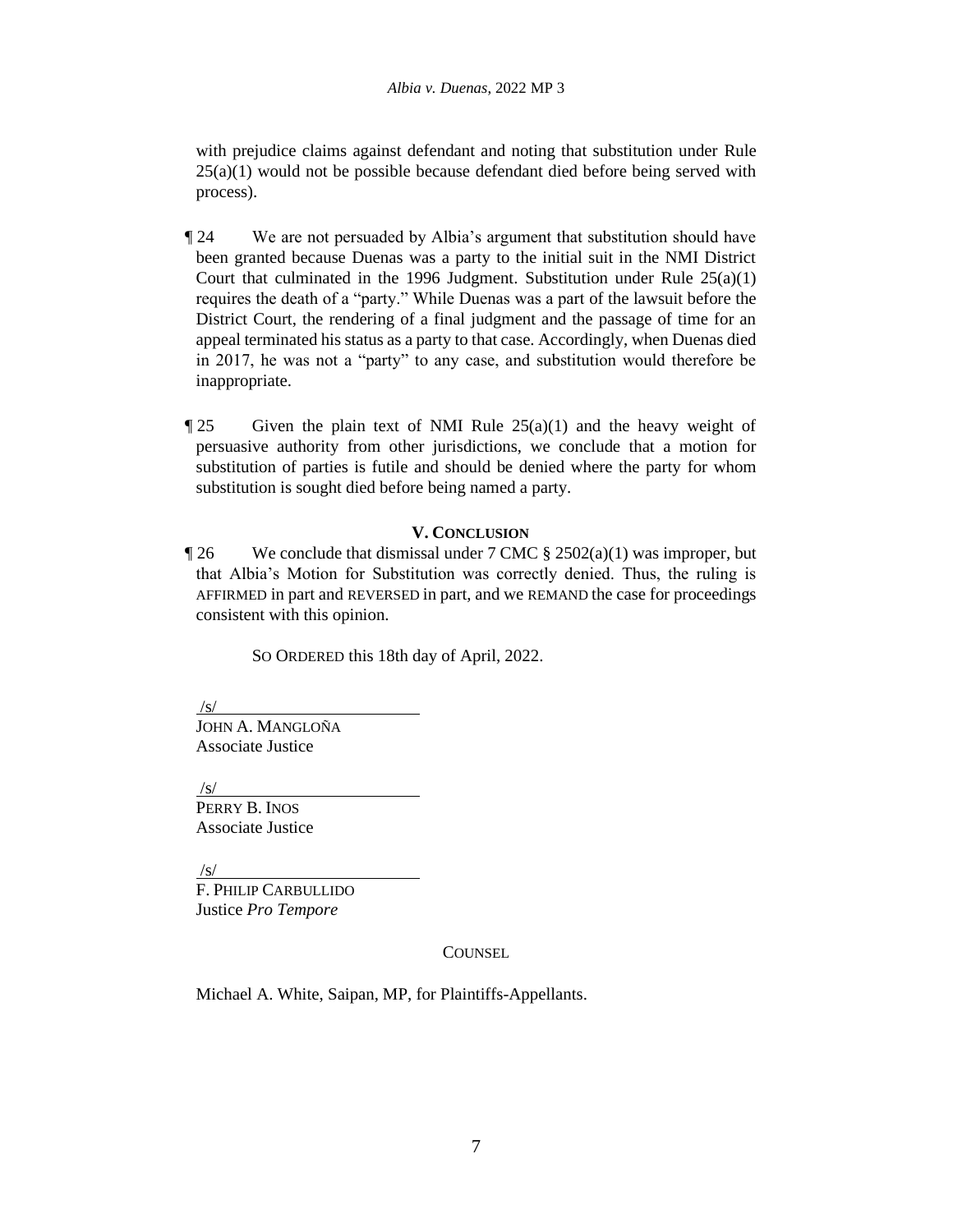#### **NOTICE**

This slip opinion has not been certified by the Clerk of the Supreme Court for publication in the permanent law reports. Until certified, it is subject to revision or withdrawal. In the event of discrepancies between this slip opinion and the opinion certified for publication, the certified opinion controls. Readers are requested to bring errors to the attention of the Clerk of the Supreme Court, P.O. Box 502165 Saipan, MP 96950, phone (670) 236–9715, fax (670) 236–9702, e–mail Supreme.Court@NMIJudiciary.com.